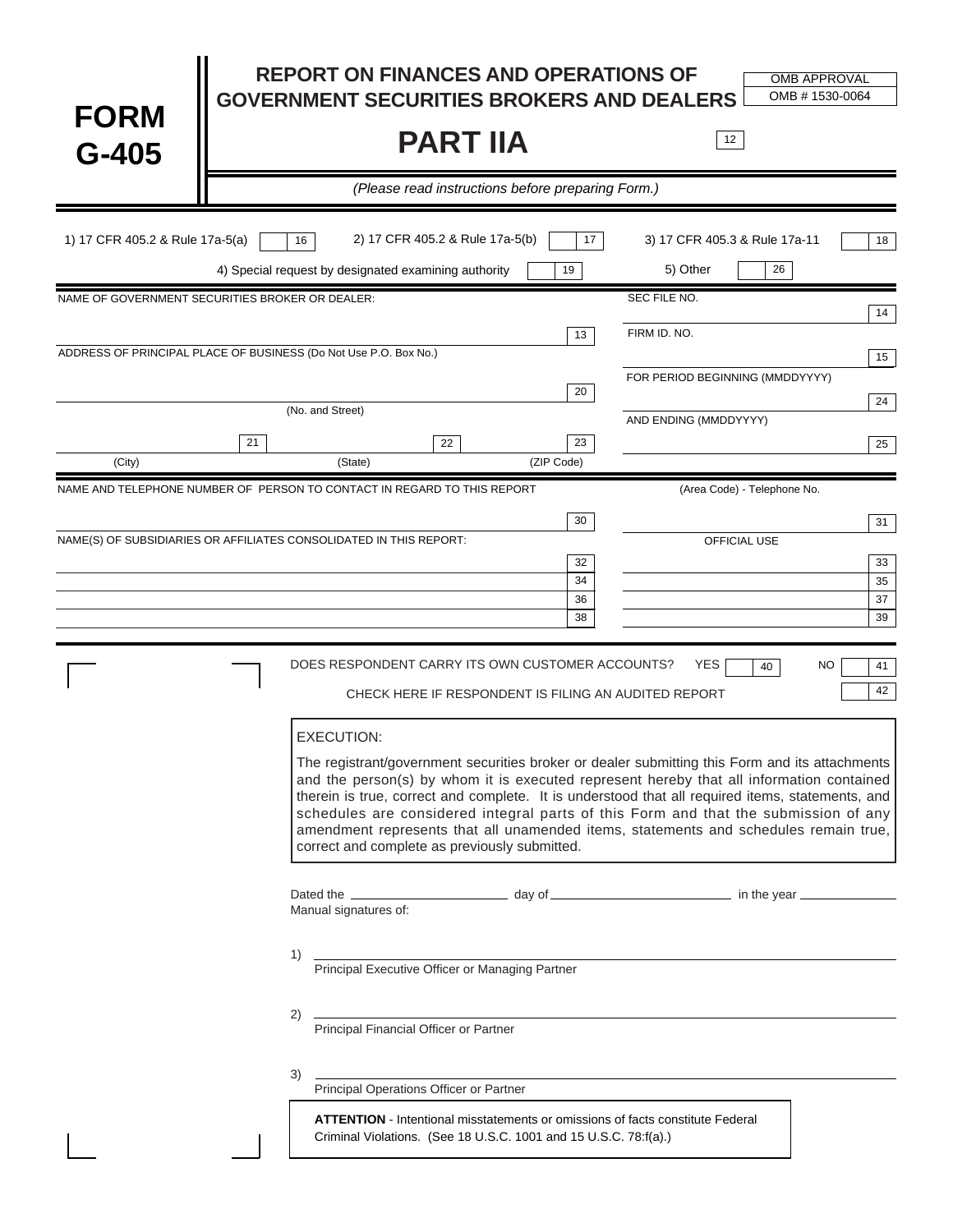## **TO BE COMPLETED WITH THE ANNUAL AUDIT REPORT ONLY:**

|                | INDEPENDENT PUBLIC ACCOUNTANT whose opinion is contained in this Report    |      |              |             |
|----------------|----------------------------------------------------------------------------|------|--------------|-------------|
|                | Name (If individual, state last, first, middle name)                       |      |              |             |
|                |                                                                            |      | 70           |             |
| <b>ADDRESS</b> | Number and Street                                                          | City | <b>State</b> | ZIP Code    |
|                | 71                                                                         | 72   | 73           | 74          |
| Check One:     |                                                                            |      |              |             |
|                | <b>Certified Public Accountant</b>                                         | 75   |              | FOR SEC USE |
|                | <b>Public Accountant</b><br>$\Box$                                         | 76   |              |             |
|                | Accountant not resident in United States or<br>(<br>any of its possessions | 77   |              |             |

# DO NOT WRITE UNDER THIS LINE . . . FOR SEC USE ONLY

| <b>WORK LOCATION</b> | REPORT DATE<br>MMDDYYYY |    | DOC. SEQ. NO. |    | CARD |    |  |  |
|----------------------|-------------------------|----|---------------|----|------|----|--|--|
| 50                   |                         | 51 |               | 52 |      | 53 |  |  |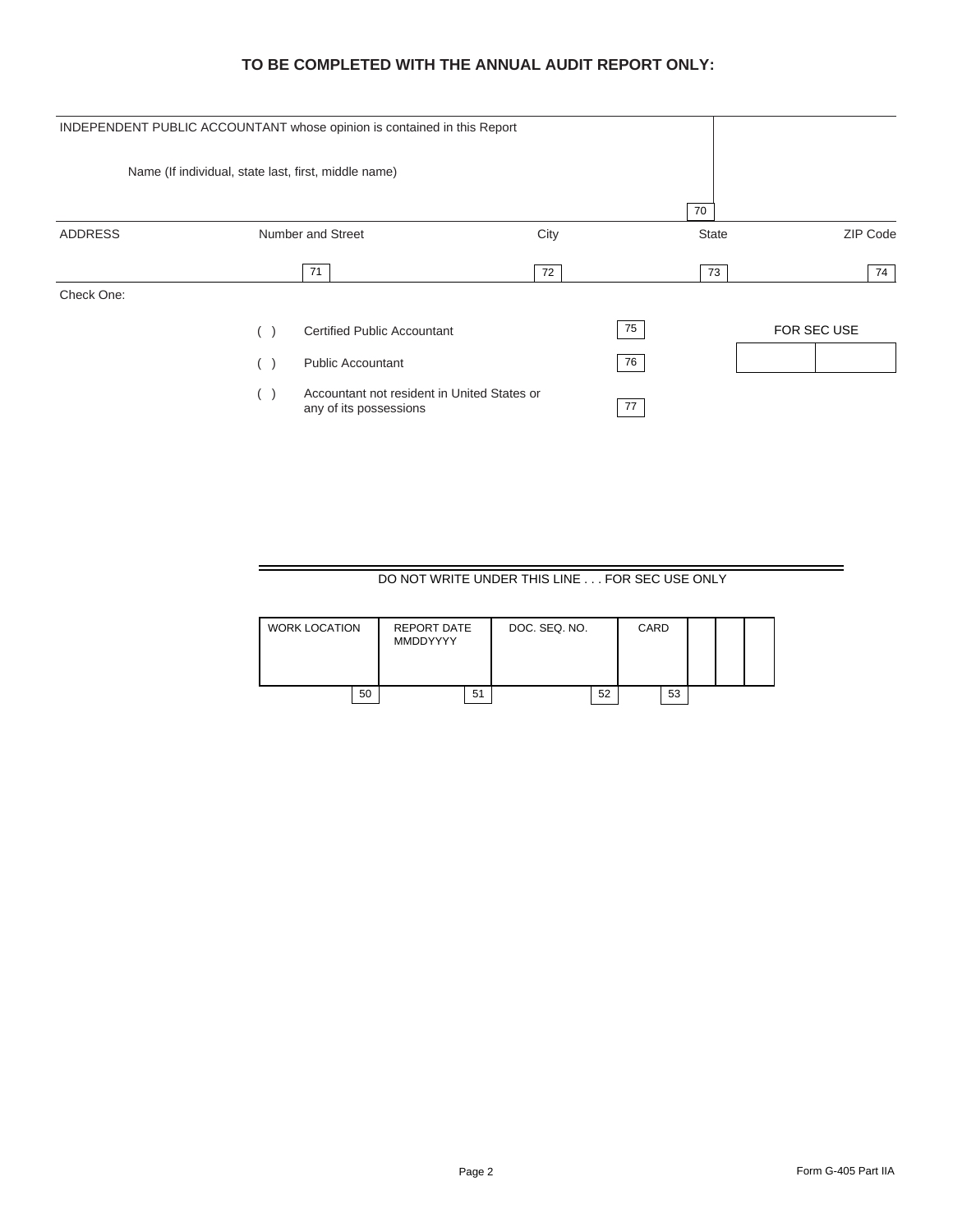**PART IIA**

|    | GOVERNMENT SECURITIES BROKER OR DEALER       |                                                                                                                                    |     |              |               |                |    |              | 100 |
|----|----------------------------------------------|------------------------------------------------------------------------------------------------------------------------------------|-----|--------------|---------------|----------------|----|--------------|-----|
|    |                                              | STATEMENT OF FINANCIAL CONDITION FOR NONCARRYING, NONCLEARING AND<br><b>CERTAIN OTHER GOVERNMENT SECURITIES BROKERS OR DEALERS</b> |     |              |               |                |    |              |     |
|    |                                              |                                                                                                                                    |     |              |               |                |    |              | 99  |
|    |                                              |                                                                                                                                    |     |              |               |                |    |              | 98  |
|    |                                              | <b>ASSETS</b>                                                                                                                      |     | SEC FILE NO. |               | Consolidated   |    |              | 198 |
|    |                                              |                                                                                                                                    |     |              |               | Unconsolidated |    |              | 199 |
|    |                                              | Allowable                                                                                                                          |     |              | Non-Allowable |                |    |              |     |
|    |                                              |                                                                                                                                    |     |              |               |                |    | <b>Total</b> |     |
| 1. |                                              | - \$                                                                                                                               | 200 |              |               |                |    |              | 750 |
|    | 2. Receivables from brokers or dealers:      |                                                                                                                                    |     |              |               |                |    |              |     |
|    |                                              |                                                                                                                                    | 295 |              |               |                |    |              |     |
|    |                                              |                                                                                                                                    | 300 | \$           |               | 550            |    |              | 810 |
|    | 3. Receivables from non-customers __________ |                                                                                                                                    | 355 |              |               | 600            |    |              | 830 |
|    | 4. Securities and spot commodities           |                                                                                                                                    |     |              |               |                |    |              |     |
|    | owned, at market value:                      |                                                                                                                                    | 418 |              |               |                |    |              |     |
|    |                                              |                                                                                                                                    | 419 |              |               |                |    |              |     |
|    |                                              |                                                                                                                                    | 420 |              |               |                |    |              |     |
|    |                                              |                                                                                                                                    | 424 |              |               |                |    |              |     |
|    |                                              |                                                                                                                                    | 430 |              |               |                |    |              | 850 |
|    |                                              |                                                                                                                                    |     |              |               |                |    |              |     |
|    | 5. Securities and/or other investments       |                                                                                                                                    |     |              |               |                |    |              |     |
|    | not readily marketable:<br>130               |                                                                                                                                    |     |              |               |                |    |              |     |
|    | A. At cost<br>\$                             |                                                                                                                                    | 440 |              |               | 610            |    |              | 860 |
|    | B. At estimated fair value                   |                                                                                                                                    |     |              |               |                |    |              |     |
|    | 6. Securities borrowed under subordination   |                                                                                                                                    |     |              |               |                |    |              |     |
|    | agreements and partners' individual          |                                                                                                                                    |     |              |               |                |    |              |     |
|    | and capital securities accounts,             |                                                                                                                                    | 460 |              |               | 630            |    |              | 880 |
|    | at market value:                             |                                                                                                                                    |     |              |               |                |    |              |     |
|    | A. Exempted<br>150                           |                                                                                                                                    |     |              |               |                |    |              |     |
|    | securities<br>- \$                           |                                                                                                                                    |     |              |               |                |    |              |     |
|    | B. Other<br>160<br>securities<br>- \$        |                                                                                                                                    |     |              |               |                |    |              |     |
|    | 7. Secured demand notes-                     |                                                                                                                                    | 470 |              |               | 640            |    |              | 890 |
|    | market value of collateral:                  |                                                                                                                                    |     |              |               |                |    |              |     |
|    | A. Exempted                                  |                                                                                                                                    |     |              |               |                |    |              |     |
|    | 170<br>securities<br>\$                      |                                                                                                                                    |     |              |               |                |    |              |     |
|    | B. Other                                     |                                                                                                                                    |     |              |               |                |    |              |     |
|    | 180<br>securities<br>\$                      |                                                                                                                                    |     |              |               |                |    |              |     |
| 8. | Memberships in exchanges:                    |                                                                                                                                    |     |              |               |                |    |              |     |
|    | A. Owned, at                                 |                                                                                                                                    |     |              |               |                |    |              |     |
|    | 190<br>market<br>\$                          |                                                                                                                                    |     |              |               |                |    |              |     |
|    | B. Owned, at cost                            |                                                                                                                                    |     |              |               | 650            |    |              |     |
|    | C. Contributed for use of the company,       |                                                                                                                                    |     |              |               |                |    |              |     |
|    | at market value                              |                                                                                                                                    |     |              |               | 660            |    |              | 900 |
| 9. | Investment in and receivables from           |                                                                                                                                    |     |              |               |                |    |              |     |
|    | affiliates, subsidiaries and                 |                                                                                                                                    |     |              |               |                |    |              |     |
|    | associated partnerships _                    |                                                                                                                                    | 480 |              |               | 670            |    |              | 910 |
|    | 10. Property, furniture, equipment, lease-   |                                                                                                                                    |     |              |               |                |    |              |     |
|    | hold improvements and rights under           |                                                                                                                                    |     |              |               |                |    |              |     |
|    | lease agreements, at cost (net of            |                                                                                                                                    |     |              |               |                |    |              |     |
|    | accumulated depreciation and                 |                                                                                                                                    | 490 |              |               | 680            |    |              | 920 |
|    |                                              |                                                                                                                                    | 535 |              |               | 735            |    |              | 930 |
|    |                                              |                                                                                                                                    | 540 |              |               | 740            |    |              | 940 |
|    | 12. TOTAL ASSETS                             |                                                                                                                                    |     | \$           |               |                | \$ |              |     |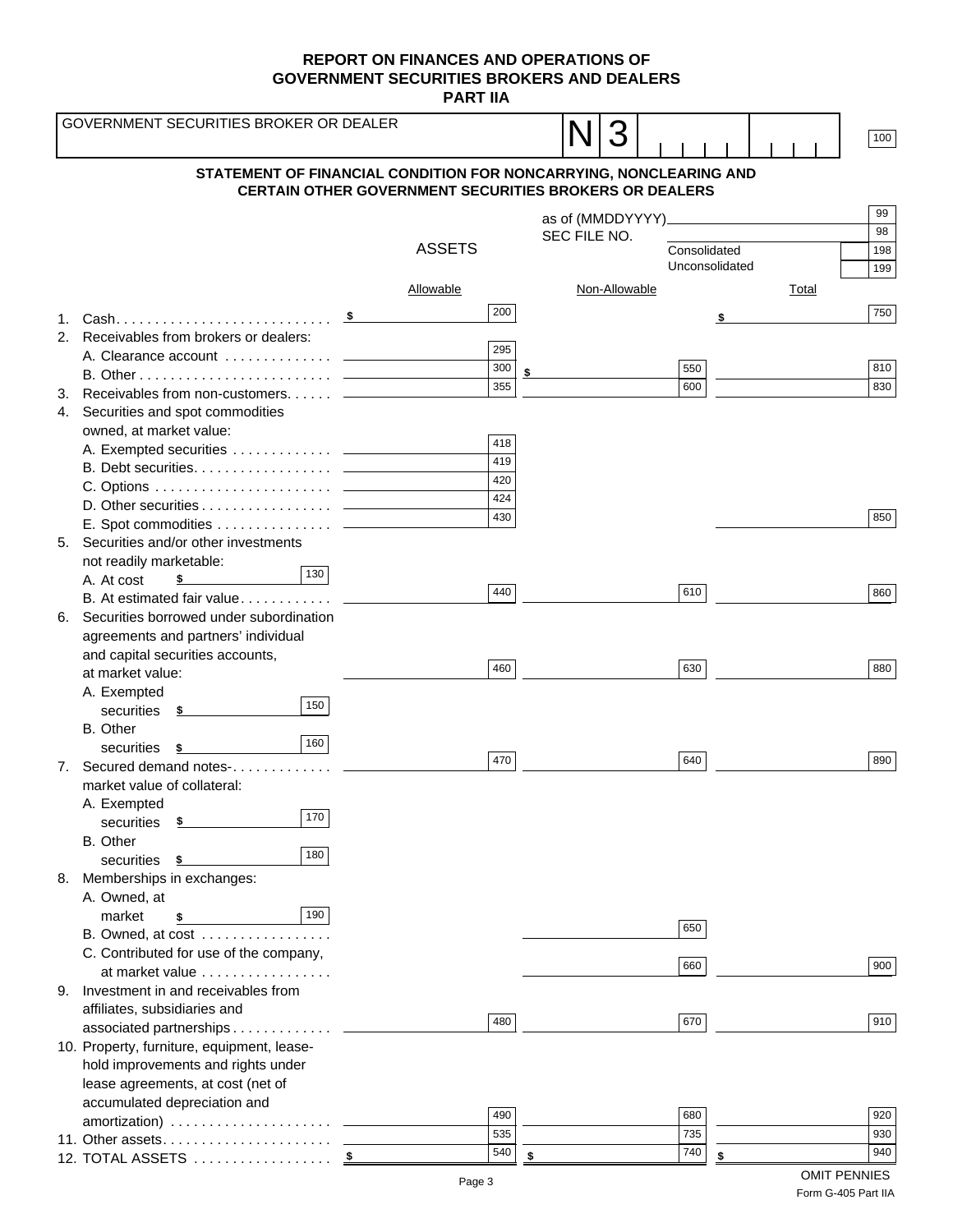GOVERNMENT SECURITIES BROKER OR DEALER

#### **STATEMENT OF FINANCIAL CONDITION FOR NONCARRYING, NONCLEARING AND CERTAIN OTHER GOVERNMENT SECURITIES BROKERS OR DEALERS**

#### LIABILITIES AND OWNERSHIP EQUITY

#### **Liabilities Total**

as of

|                                                                          |      | 1470 |
|--------------------------------------------------------------------------|------|------|
| 14. Payable to brokers or dealers:                                       |      |      |
|                                                                          |      | 1560 |
|                                                                          |      | 1540 |
|                                                                          |      | 1610 |
|                                                                          |      | 1620 |
|                                                                          |      | 1685 |
|                                                                          |      |      |
| 18. Notes and mortgages payable:                                         |      | 1690 |
|                                                                          |      |      |
|                                                                          |      | 1700 |
| 19. Liabilities subordinated to claims of general creditors:             |      |      |
|                                                                          |      | 1710 |
|                                                                          | 970  |      |
| 2. Includes equity subordination $(15c3-1(d))$ of \$                     | 980  |      |
|                                                                          |      | 1720 |
|                                                                          | 990  |      |
| C. Pursuant to secured demand note collateral agreements                 |      | 1730 |
|                                                                          | 1000 |      |
| 2. Includes equity subordination $(15c3-1(d))$ of $\dots\dots\dots\dots$ | 1010 |      |
|                                                                          |      | 1740 |
|                                                                          |      | 1750 |
|                                                                          |      | 1760 |
|                                                                          |      |      |

#### **Ownership Equity**

| 1020             | 1770<br>1780 |
|------------------|--------------|
| 23. Corporation: | 1791         |
|                  | 1792         |
|                  | 1793<br>1794 |
|                  | 1797         |
|                  | 1795<br>1796 |
|                  | 1800         |
|                  | 1810         |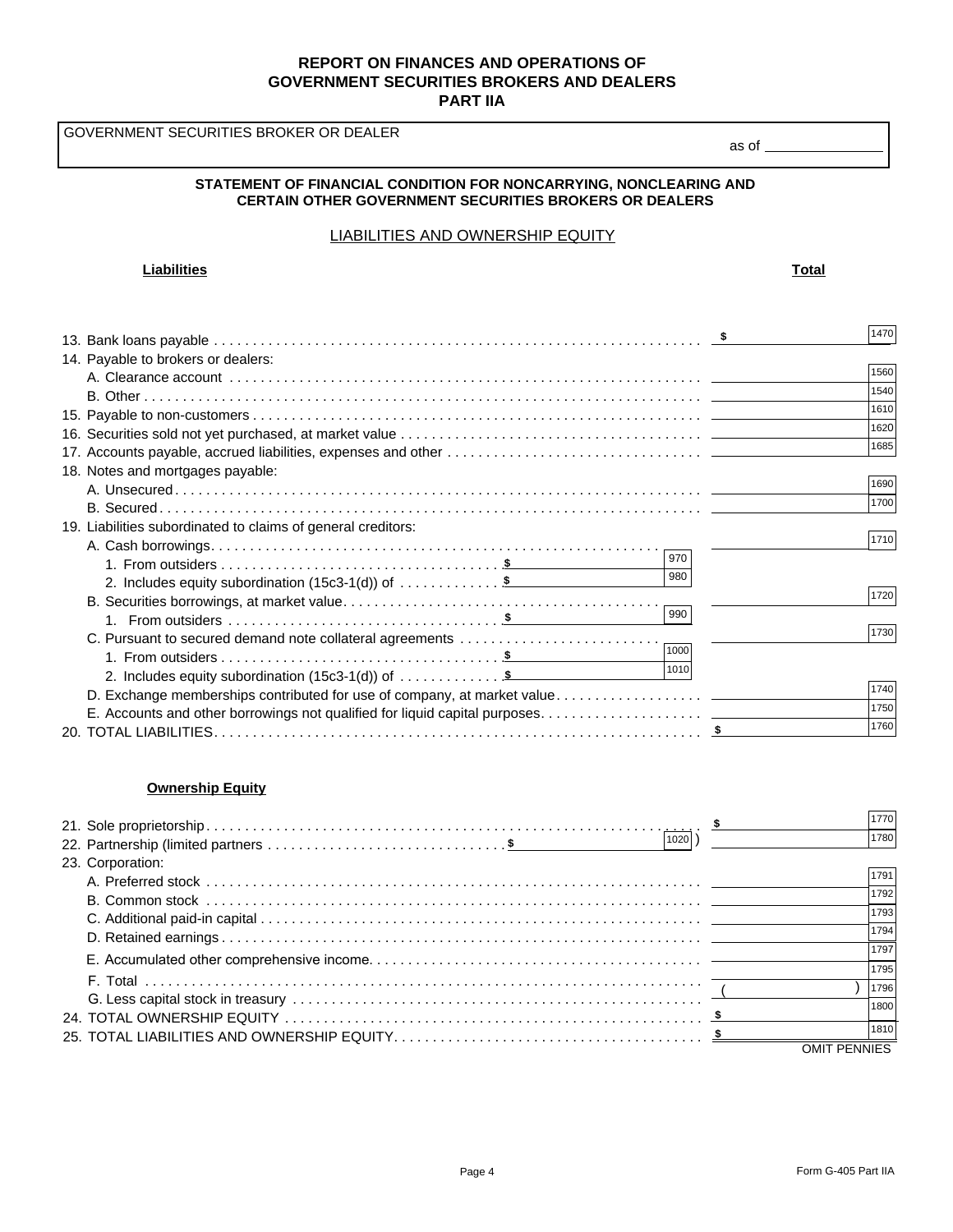|                | GOVERNMENT SECURITIES BROKER OR DEALER                                                                                                                                  |                                      | as of ___________                   |
|----------------|-------------------------------------------------------------------------------------------------------------------------------------------------------------------------|--------------------------------------|-------------------------------------|
|                | <b>COMPUTATION OF LIQUID CAPITAL</b>                                                                                                                                    |                                      | <b>Total</b>                        |
| 1.<br>2.<br>3. | Total ownership equity from Statement of Financial Condition<br>4. Add:                                                                                                 |                                      | 3480<br>3490<br>3500                |
|                | A. Liabilities subordinated to claims of general creditors                                                                                                              |                                      | 3520<br>3525<br>3530                |
| 5.             | 6. Deductions and/or charges:<br>A. Total non-allowable assets from Statement of Financial Condition                                                                    | 3540<br>3590                         |                                     |
| 7.<br>8.       |                                                                                                                                                                         | 3610                                 | 3620<br>3630<br>3640                |
| 9.             | Total haircuts (computed pursuant to 17 CFR 402.2(g) and Appendix A thereto):<br>A. Haircuts on security and financing positions,<br>including contractual commitments: | 3730<br>3731<br>3732<br>3733<br>3734 |                                     |
|                | B. Haircuts on credit exposure:                                                                                                                                         | 3735<br>3736<br>3737                 | 3740<br>3750<br><b>OMIT PENNIES</b> |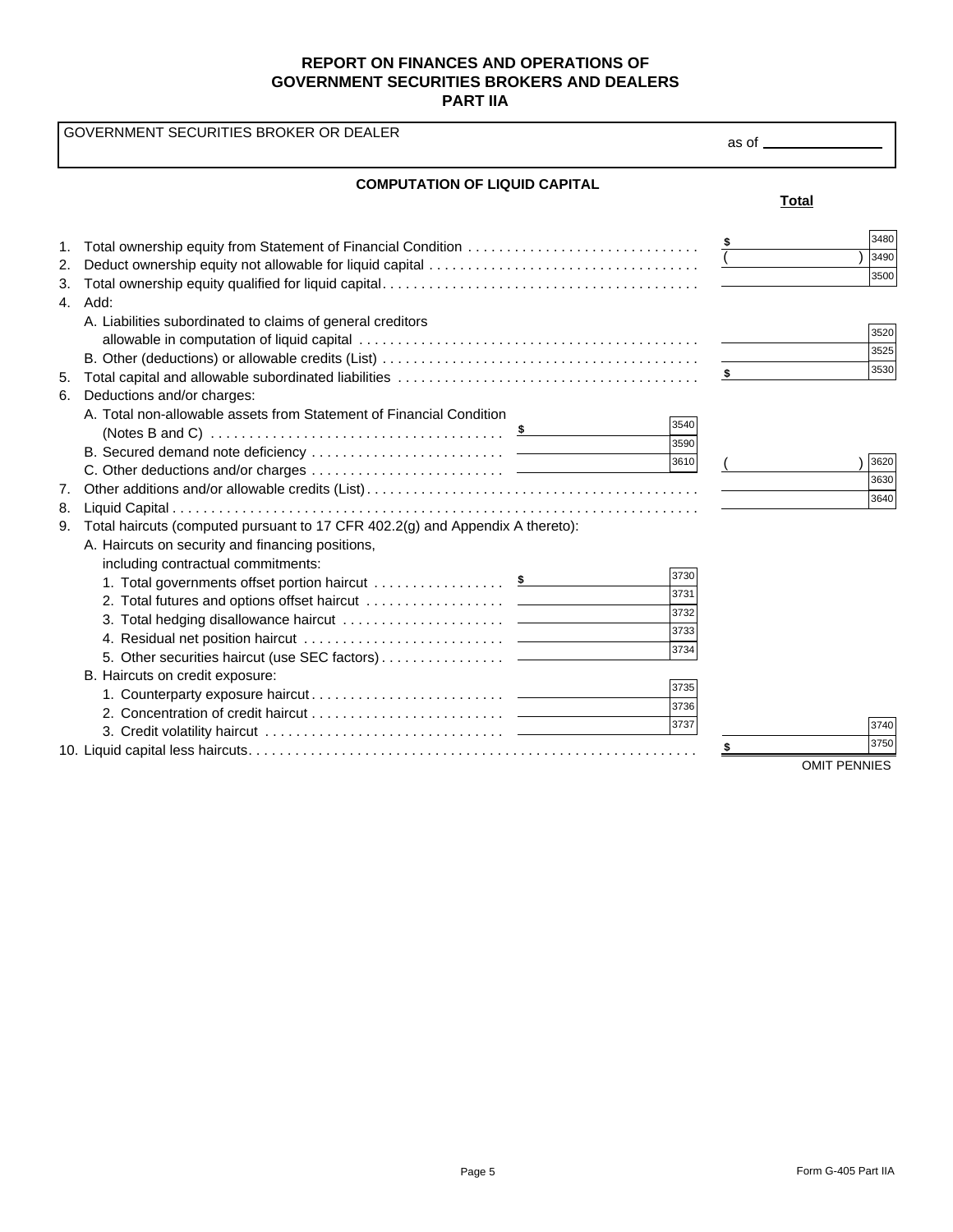GOVERNMENT SECURITIES BROKER OR DEALER

as of

#### **COMPUTATION OF BASIC LIQUID CAPITAL REQUIREMENT**

|                                                                                        |      | 3756 |
|----------------------------------------------------------------------------------------|------|------|
|                                                                                        |      | 3760 |
|                                                                                        |      | 3770 |
|                                                                                        |      | 3780 |
| 15. Percentage of debt to debt-equity total computed in accordance with Rule 15c3-1(d) |      |      |
|                                                                                        | $\%$ | 3860 |

#### **NOTES:**

- (A) The minimum liquid capital requirement is the greater of:
	- 1. The amount of liquid capital necessary to exceed total haircuts by the amounts required pursuant to 17 CFR 402.2(b) or (c); or
	- 2. 120% of total haircuts.
- (B) Do not deduct the value of securities borrowed under subordination agreements or secured demand notes covered by subordination agreements not in satisfactory form, the market values of memberships in exchanges contributed for use of company (contra to item 1740), and partners' securities which were included in non-allowable assets.
- (C) For reports filed pursuant to 17 CFR 405.2 & paragraph (d) of Rule 17a-5, respondent should provide a list of material non-allowable assets.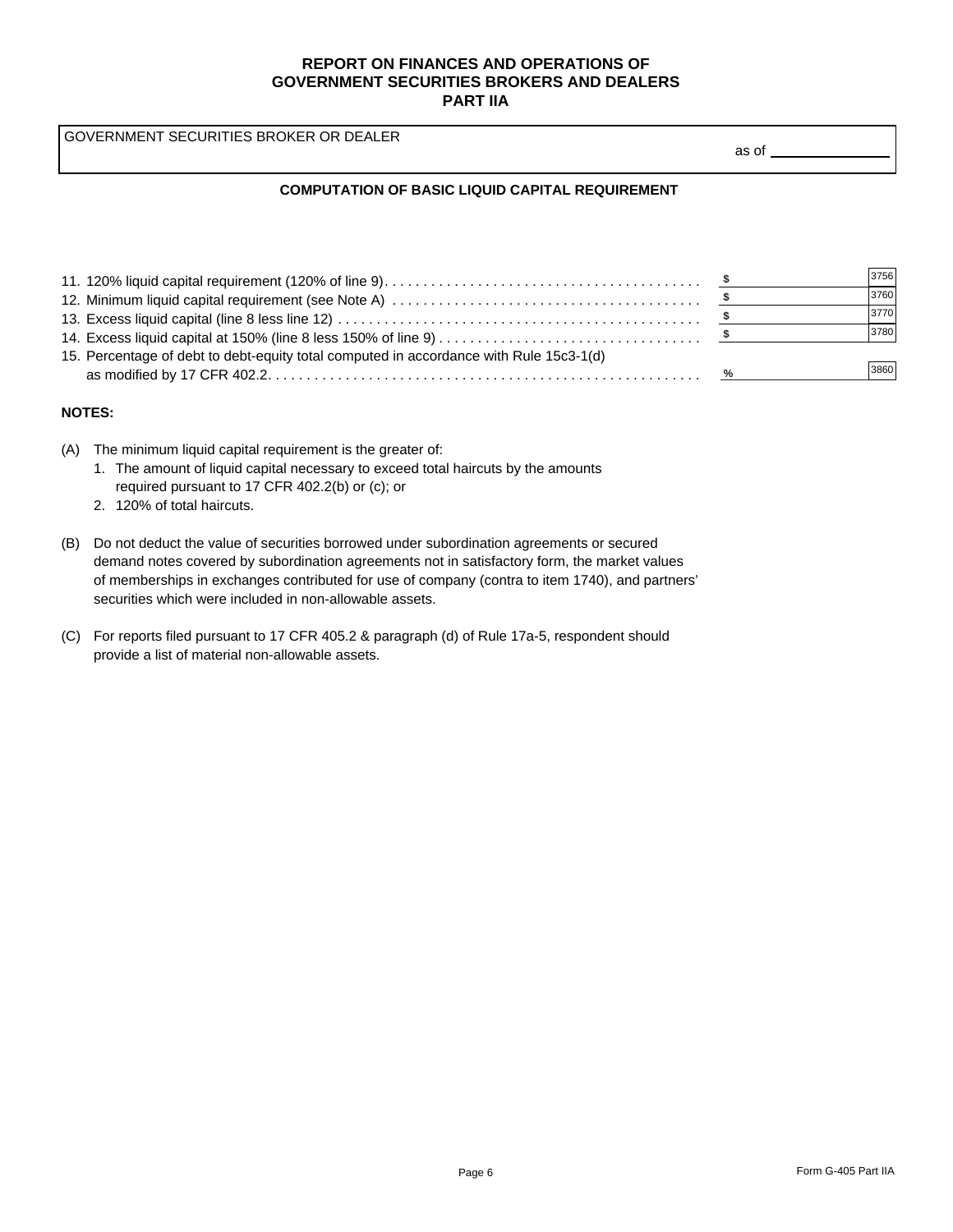GOVERNMENT SECURITIES BROKER OR DEALER

| 3932<br>For the period (MMDDYYYY) from.     | แ | 3933 |
|---------------------------------------------|---|------|
| Number of months included in this statement |   | 3931 |

# **STATEMENT OF INCOME (LOSS) or STATEMENT OF COMPREHENSIVE INCOME (as defined in § 210.1-02 of Regulation S-X), as applicable**

### **REVENUE**

|     | 1. Commissions:                                                              |      |
|-----|------------------------------------------------------------------------------|------|
|     |                                                                              | 3938 |
|     |                                                                              | 3939 |
|     |                                                                              | 3940 |
|     | 2. Gains or losses on firm securities trading accounts:                      |      |
|     |                                                                              | 3945 |
|     |                                                                              | 3949 |
|     |                                                                              | 3950 |
| 3.  |                                                                              | 3952 |
| 4.  |                                                                              | 3955 |
| 5.  |                                                                              | 3990 |
| 6.  |                                                                              | 3975 |
|     |                                                                              | 3995 |
| 8.  |                                                                              | 4030 |
|     |                                                                              |      |
|     | <b>EXPENSES</b>                                                              |      |
|     |                                                                              | 4120 |
| 10. |                                                                              | 4115 |
|     |                                                                              |      |
| 11. |                                                                              | 4140 |
|     |                                                                              | 4075 |
|     | 4070<br>A. Includes interest on accounts subject to subordination agreements |      |
|     |                                                                              | 4195 |
| 14. |                                                                              | 4100 |
|     |                                                                              | 4200 |
|     |                                                                              |      |
|     | <b>NET INCOME/COMPREHENSIVE INCOME</b>                                       |      |
|     |                                                                              | 4210 |
|     |                                                                              | 4220 |

| 18. Equity in earnings (losses) of unconsolidated subsidiaries not included above | 4222 |  |
|-----------------------------------------------------------------------------------|------|--|
| 4238                                                                              |      |  |
| 19. [RESERVED]                                                                    |      |  |
| A. [RESERVED]                                                                     |      |  |
| 20. [RESERVED]                                                                    |      |  |
|                                                                                   | 4230 |  |
|                                                                                   | 4226 |  |
| 4227                                                                              |      |  |
|                                                                                   | 4228 |  |
|                                                                                   |      |  |
| <b>MONTHLY INCOME</b>                                                             |      |  |
|                                                                                   |      |  |

|  | 24. Income (current month only) before provision for Federal income taxes | 4211 |  |
|--|---------------------------------------------------------------------------|------|--|
|--|---------------------------------------------------------------------------|------|--|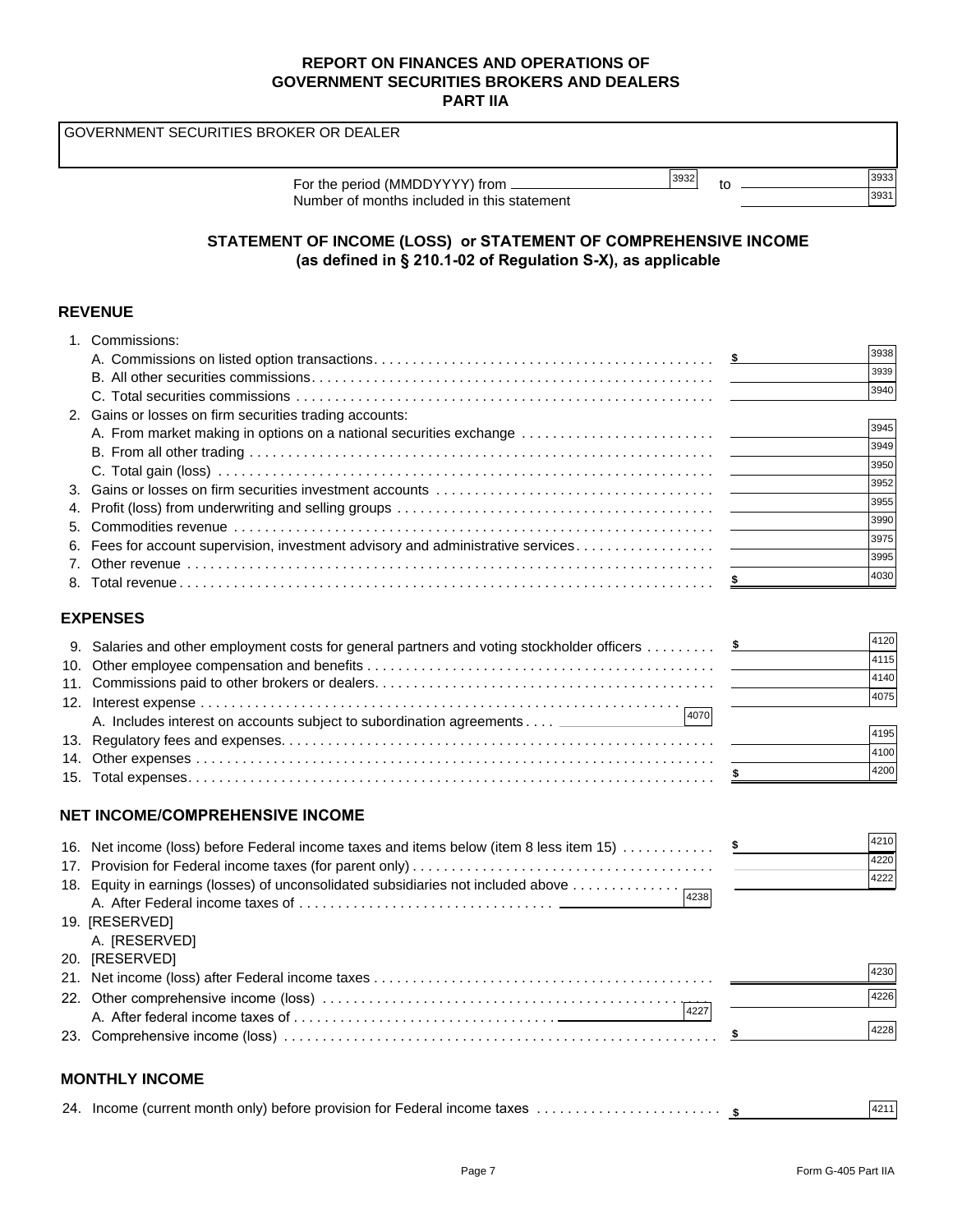$($ GOVERNMENT SECURITIES BROKER OR DEALER For the period (MMDDYYYY) from \_\_\_\_\_\_\_\_\_\_\_\_\_\_\_\_\_\_\_\_\_\_\_\_\_\_\_\_\_\_\_\_\_ to \_\_\_\_\_\_\_ 1. Balance, beginning of period . . . . . . . . . . . . . . . . . . . . . . . . . . . . . . . . . . . . . . . . . . . . . . . . . . . . . . . . A. Net Income (loss) . . . . . . . . . . . . . . . . . . . . . . . . . . . . . . . . . . . . . . . . . . . . . . . . . . . . . . . . . B. Additions (includes non-conforming capital of . . . . . . . . . . . . . . . **\$** C. Deductions (includes non-conforming capital of ............... \$  $\qquad \qquad 4272)$ ) ( 2. Balance, end of period (From item 1800). . . . . . . . . . . . . . . . . . . . . . . . . . . . . . . . . . . . . . . . . . . . . . . **STATEMENT OF CHANGES IN OWNERSHIP EQUITY (SOLE PROPRIETORSHIP, PARTNERSHIP OR CORPORATION) STATEMENT OF CHANGES IN LIABILITIES SUBORDINATED TO CLAIMS OF GENERAL CREDITORS** 1. Balance, beginning of period . . . . . . . . . . . . . . . . . . . . . . . . . . . . . . . . . . . . . . . . . . . . . . . . . . . . . . . . A. Increases. . . . . . . . . . . . . . . . . . . . . . . . . . . . . . . . . . . . . . . . . . . . . . . . . . . . . . . . . . . . . . . . . . . . . B. Decreases . . . . . . . . . . . . . . . . . . . . . . . . . . . . . . . . . . . . . . . . . . . . . . . . . . . . . . . . . . . . . . . . . . . . 2. Balance, end of period (From item 3520). . . . . . . . . . . . . . . . . . . . . . . . . . . . . . . . . . . . . . . . . . . . . . . **\$ \$ \$** ) 4262 4240 4250 4260 4270 4290 4272 4300 4310 4320 4330

OMIT PENNIES

**\$**